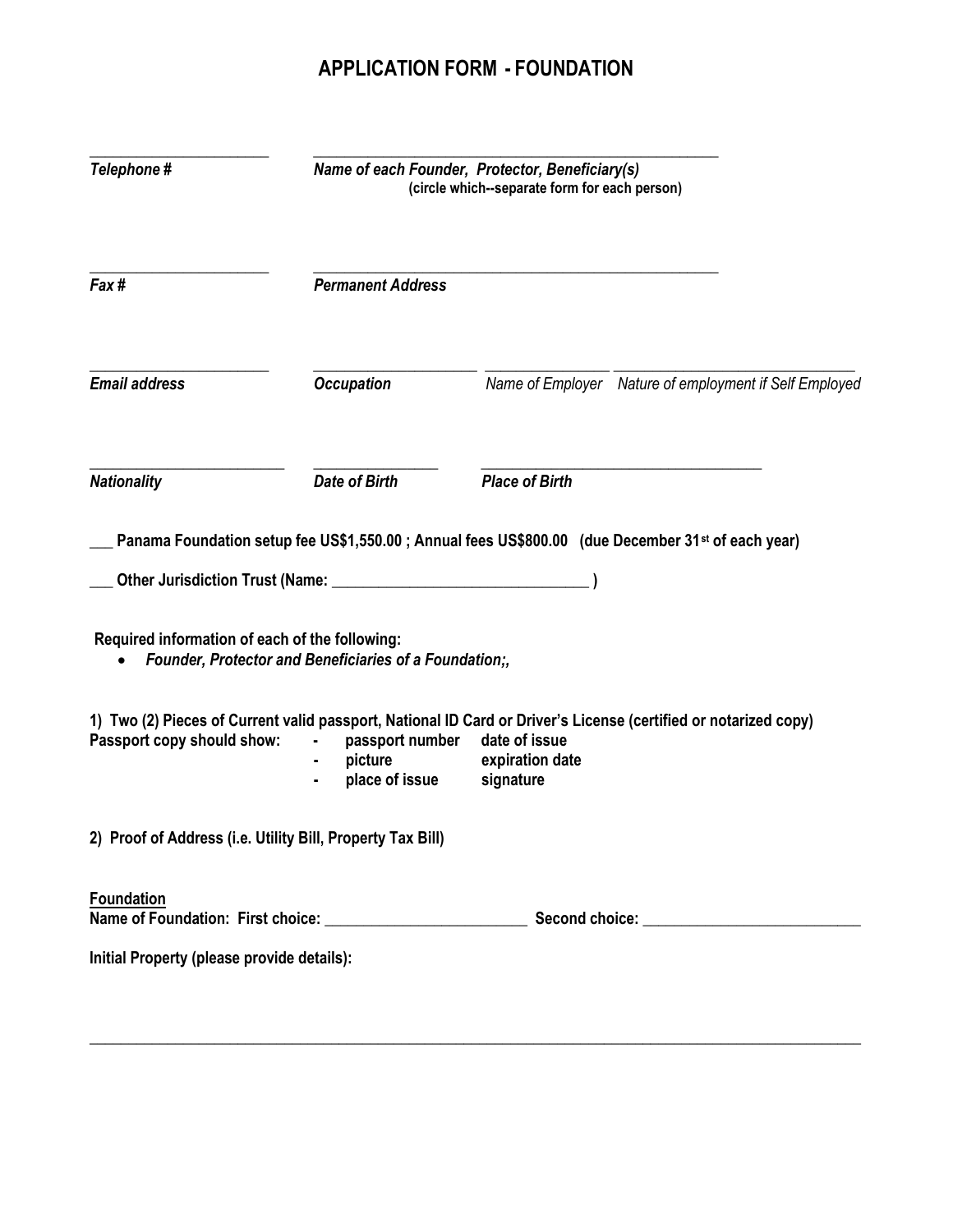## 3) Personal Statement of Affairs for Founders, Protectors and Beneficiaries

## PLEASE EXPRESS IN US DOLLARS or EUROS

| <b>ASSETS</b>                | <b>INCOME AND EXPENSES</b>   |  |
|------------------------------|------------------------------|--|
|                              |                              |  |
| <b>Cash in Bank</b>          | <b>Investment Income</b>     |  |
| <b>Investments</b>           | Interest                     |  |
| Equities - private companies | Dividends & Fees             |  |
| Equities - public companies  | Income                       |  |
| <b>Real Estate</b>           | Self-Employed                |  |
| Other (please list below):   | Employment Salary            |  |
|                              | Other (please list below):   |  |
|                              |                              |  |
|                              |                              |  |
|                              |                              |  |
|                              |                              |  |
|                              |                              |  |
| <b>Total Assets</b>          | <b>Total Income</b>          |  |
|                              |                              |  |
| <b>LIABILITIES</b>           |                              |  |
|                              | <b>Annual Expenses</b>       |  |
| Mortgages                    | Income Tax                   |  |
| Long Term Loans              | Auto Expenses                |  |
| Short Term Loans             | <b>Credit Cards Payments</b> |  |
| Other (please list below):   | Other (please list below):   |  |
|                              |                              |  |
|                              |                              |  |
|                              |                              |  |
|                              |                              |  |
|                              |                              |  |
| <b>Total Liabilities</b>     | <b>Total Expenses</b>        |  |
|                              |                              |  |
|                              |                              |  |
| <b>NET WORTH</b>             | <b>NET CASH FLOW</b>         |  |
| (Assets - Liabilities)       | (Income - Expenses)          |  |
|                              |                              |  |

\_\_\_\_\_\_\_\_\_\_\_\_\_\_\_\_\_\_\_\_\_\_\_\_\_\_\_\_ \_\_\_\_\_\_\_\_\_\_\_\_\_\_\_\_\_\_\_\_\_\_\_\_\_

Please be prepared to verify values presented above if requested by Wilfred Services Ltd.

Signature Date

\_\_\_\_\_\_\_\_\_\_\_\_\_\_\_\_\_\_\_\_\_\_\_\_\_\_\_\_\_ Print Name